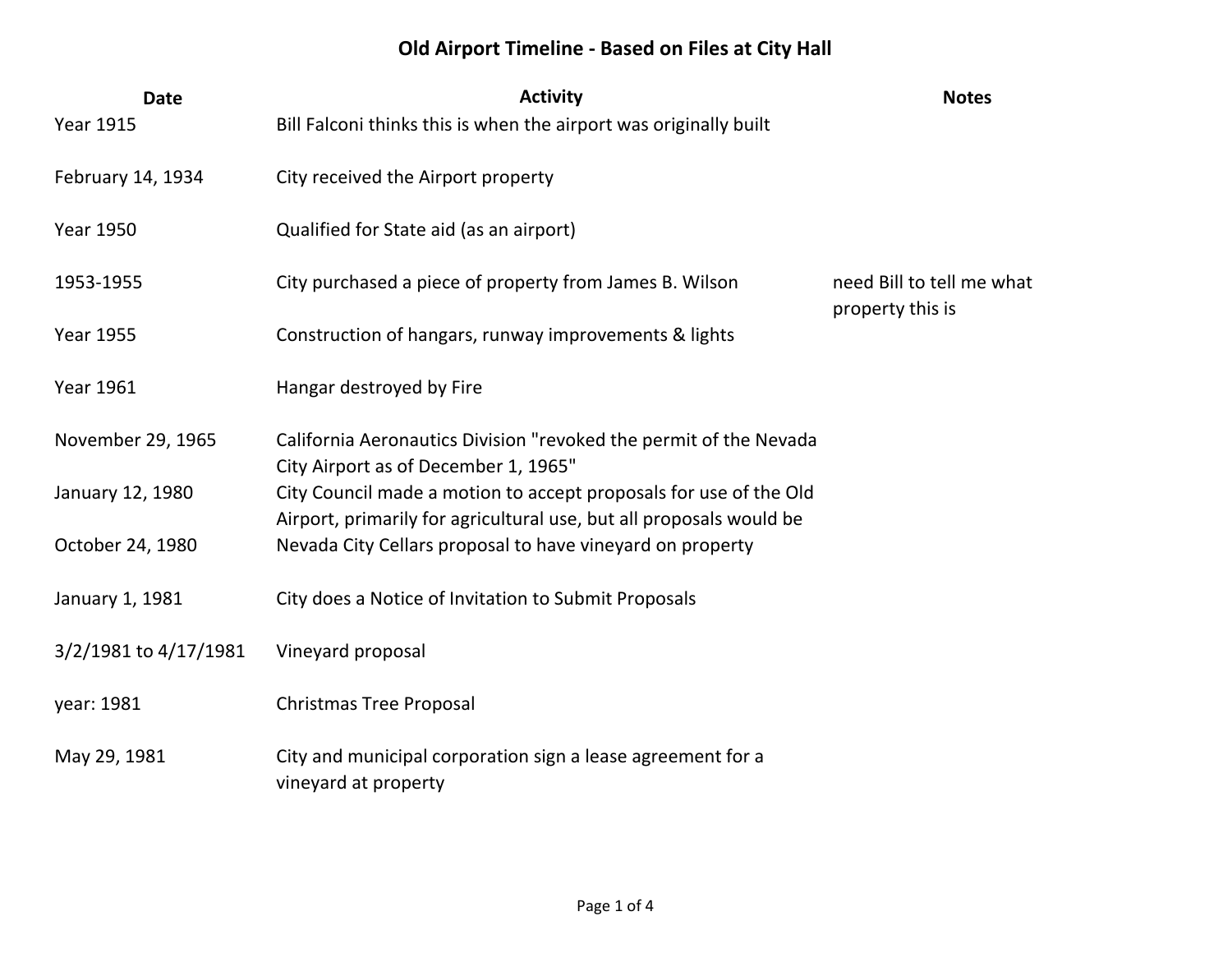## **Old Airport Timeline - Based on Files at City Hall**

| <b>Date</b>                    | <b>Activity</b>                                                                                                                                                         | <b>Notes</b>                                                                   |
|--------------------------------|-------------------------------------------------------------------------------------------------------------------------------------------------------------------------|--------------------------------------------------------------------------------|
| year: 1981                     | City rezones property from (R1) Single Family Residential to (AF)<br><b>Agriculture Forestry</b>                                                                        | could confirm date that this<br>happeneddo not have signed<br>reso or anything |
| April 14, 1982                 | City applys for Timberland Conversion Permit (to allow for<br>vineyard)                                                                                                 |                                                                                |
| October 27, 1982               | Pacific Telephone requests to rent property for a radio<br>transmission facility site                                                                                   |                                                                                |
| December 28, 1982              | City receives Timberland Conversion Permit No. 236                                                                                                                      |                                                                                |
| July 1, 1984                   | Lease between City and municipal corporation for a vineyard is<br>terminated                                                                                            |                                                                                |
| February 11, 1991              | Request from C. Scott Huntley to build a 9 hole golf course on the<br>property                                                                                          |                                                                                |
| January 1980-September<br>1992 | City researches and contacts all possible heirs to the Old Airport<br>Property                                                                                          |                                                                                |
| October 1, 1989                | City and Gibsons do a road easement & PUE 20 feet wide for<br>installation, operation and repair of underground PGE and<br>telephone service & any other public puposes |                                                                                |
| September 21, 1992             | City recieves Quiet Title to the Property                                                                                                                               |                                                                                |
|                                | 12/27/1993 to 2/24/1994 communications regarding request to lease part of property for<br>keeping a horse                                                               |                                                                                |
| January 20, 1994               | ATV Safety Institute request to do ATV trainings                                                                                                                        |                                                                                |
| June 4, 1996                   | Dirt from the Old Airport runway area was used to cap the Old<br>Dump on American Hill Rd.                                                                              |                                                                                |
| 1999 to 2000                   | Arbitration regarding City's responsibility to maintain Airport Rd.                                                                                                     |                                                                                |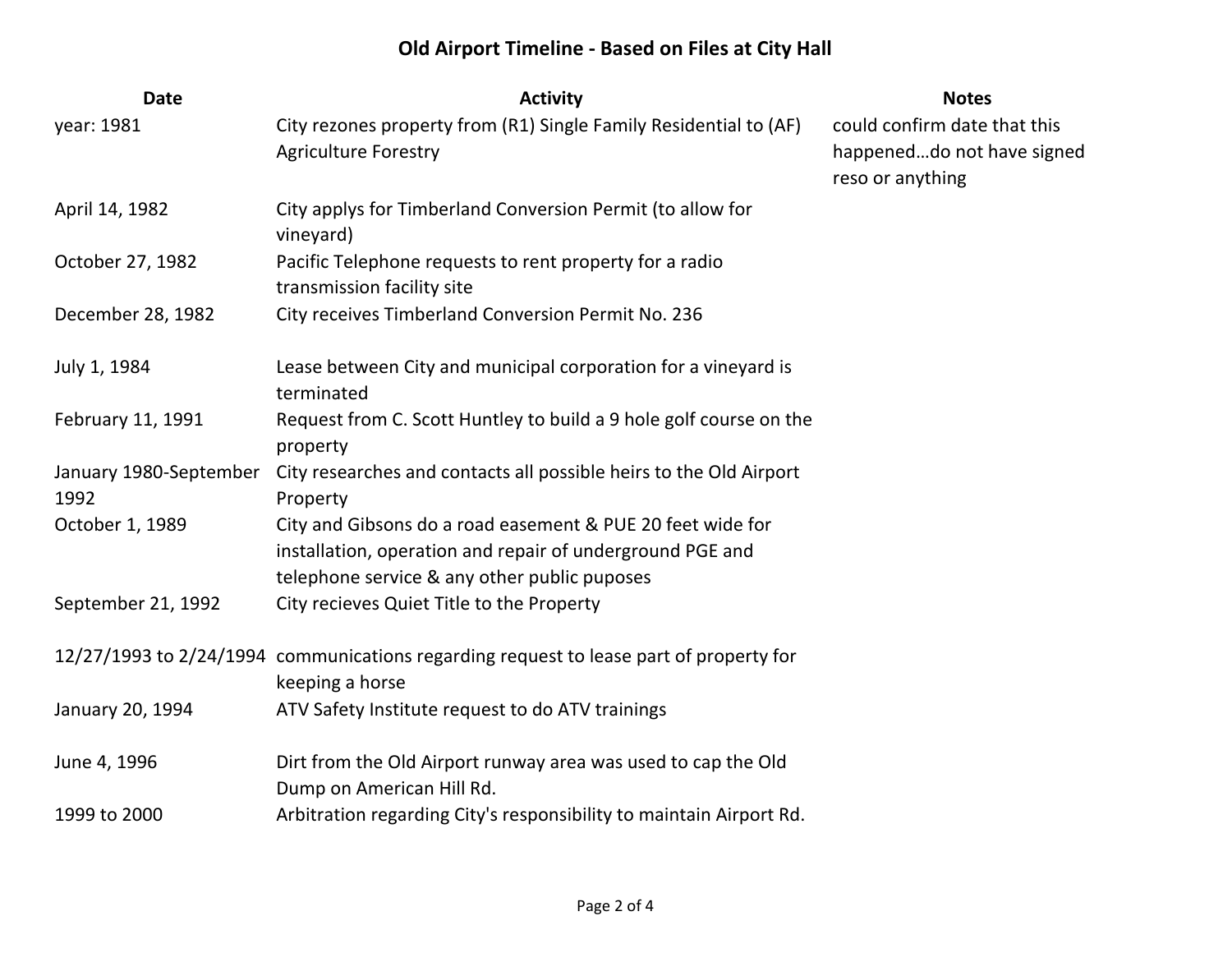## **Old Airport Timeline - Based on Files at City Hall**

| <b>Date</b>      | <b>Activity</b>                                                                                                                                        | <b>Notes</b> |
|------------------|--------------------------------------------------------------------------------------------------------------------------------------------------------|--------------|
| 1998 to 2002     | BMX practices & races at Old Airport                                                                                                                   |              |
| July 9, 2002     | City recieves easement over BLM property, now owned privately                                                                                          |              |
| November 4, 2002 | Letter from neighbors requesting that the City do fire clearing along the<br>road, on city property, with a request for assistance from the California |              |
| February 7, 2003 | Application to the California Department of Forestry for Fire Clearing<br>assistance                                                                   |              |
| 2009 to 2010     | City Manager Albaugh works on proposal/grant application to construct<br>a solar farm on Airport Property - application is denied                      |              |
| <b>Year 2017</b> | Over 1,000 trees died from bark beetle infestation. Trees were<br>removed with assistance from a Cal Fire Grant                                        |              |